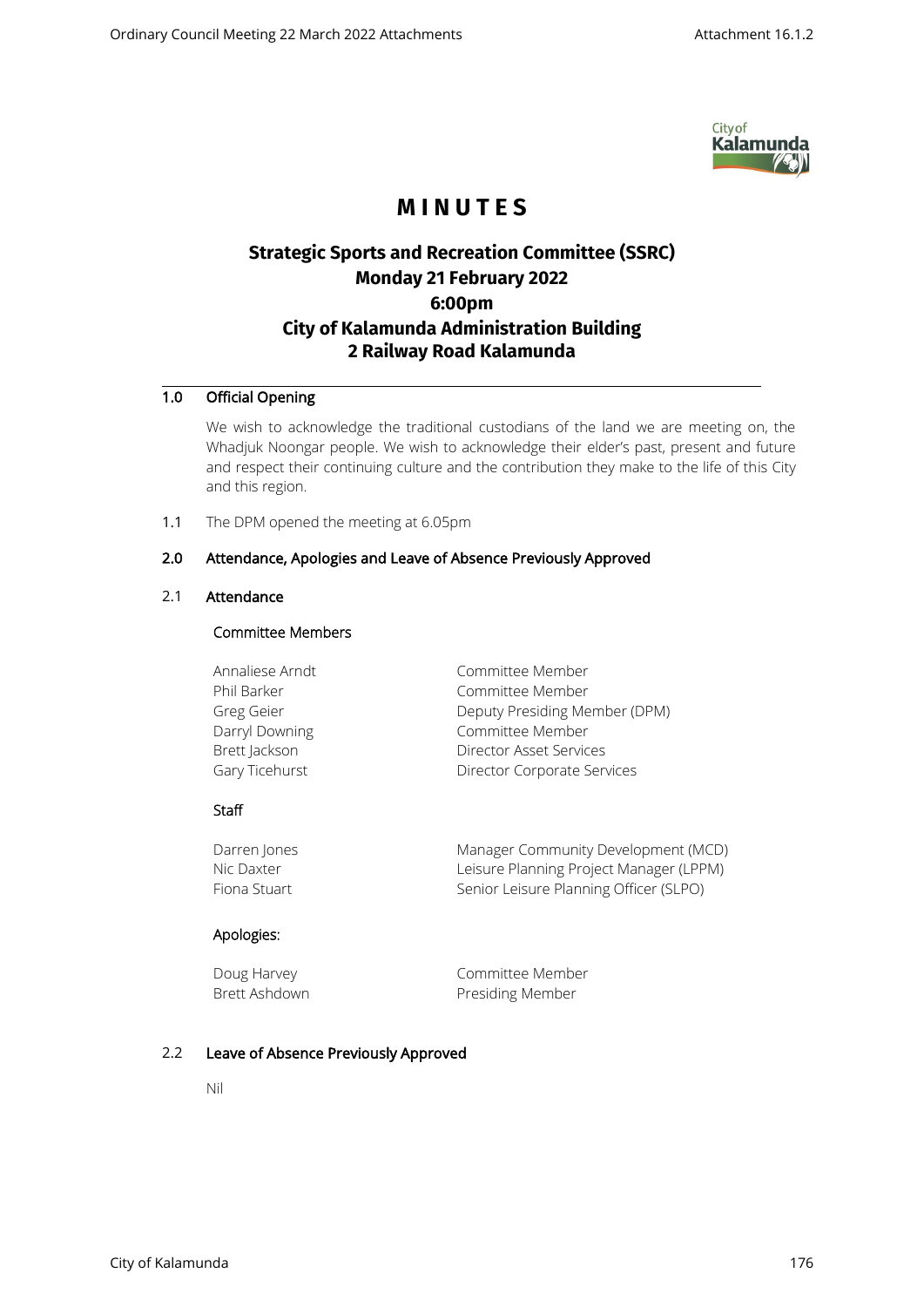#### 3.0 Confirmation of Minutes from Previous Meeting

That the Minutes of the SSRC meeting held on 14 February 2022 as published and circulated, are confirmed as a true and accurate record of the proceedings,

MOVED: Greg Geier

SECONDED: Annaliese Arndt

#### Carried Unanimously 4/0

#### 4.0 Disclosure of Interest

#### 4.1 Disclosure of Financial and Proximity Interests:

- a) Members must disclose the nature of their interest in matters to be discussed at the meeting. (Section 5.65 of the Local Government Act 1995)
- b) Employees must disclose the nature of their interest in reports or advice when giving the report or advice to the meeting. (Section 5.70 of the Local Government Act 1995)
	- Nil.

#### 4.2 Disclosure of Interest Affecting Impartiality

- a) Members and employees must disclose their interests in matters to be discussed at the meeting in respect of which the member or employee has given or will give advice.
	- Nil.

#### 5.0 Items for Committee Consideration:

## 5.1 Club Presentations

DPM advised the committee that the following format would be followed for the club presentations:

- 10 minutes presentation from sporting club representatives.
- 5 minutes question and answer opportunity for the SSRC.
- 5 minutes for the SSRC to discuss the presentations.

The club presentations were scheduled as per below:

- 1. 6:00pm: Kalamunda Districts Hockey Club (KDHC).
- 2. 6:30pm: Pickering Brook Sports Club (PBSC).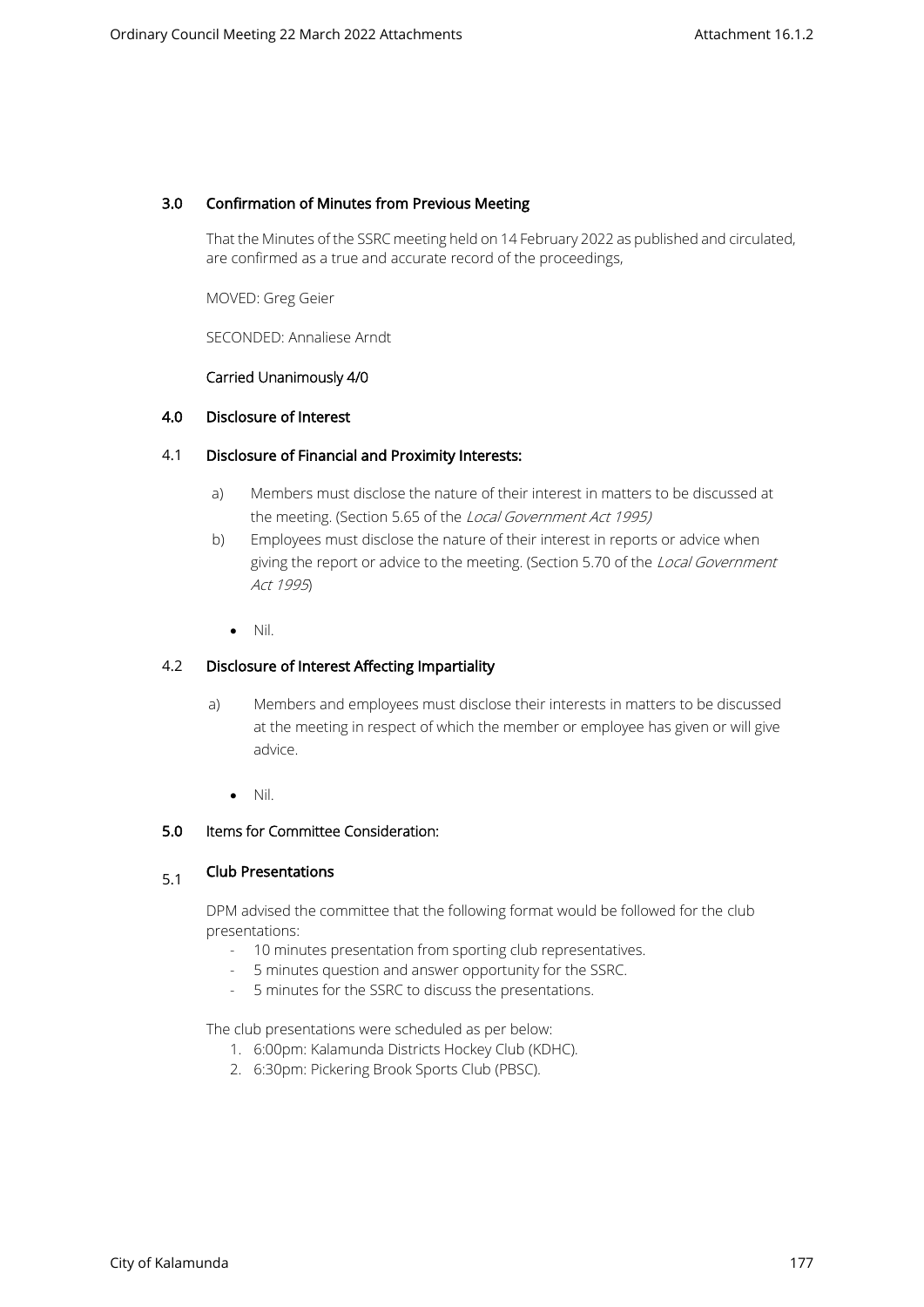Further information on the Committees discussion is provided within Confidential Attachment One.

Reason for confidentiality: Local Government Act 1995 (WA) Section 5.23 (2) (e) – "matter that if disclosed, would reveal – (i) a trade secret; (ii) information that has a commercial value to a person; or (iii) information about the business, professional, commercial or financial affairs of a person; - where the trade secret or information is held by, or is about a person other than the local government ".

#### Committee Action

The Committee noted the information provided.

#### 5.2 Committee to complete individual Project Assessments

Officers provided an overview of the SSRC assessment matrix and process. Officers tabled the assessment matrix at the meeting with adequate time allowed to complete individual assessments for both applications.

The Committee noted that one committee member was unable to attend the meeting at late notice and therefore unable to submit their assessment in time for the consideration of the Committee.

#### Committee Action

The Committee members submitted an individual project assessment for each application to Officers.

#### 5.3 Committee to consider consensus scores for each application in priority ranking

Officers outlined the consensus scores for each application, which the Committee discussed. Further information on the Committees discussion and endorsement is provided within Confidential Attachment One.

#### Committee Action

The Committee made a confidential recommendation for the consideration of Council.

Reason for confidentiality: Local Government Act 1995 (WA) Section 5.23 (2) (e) – "matter that if disclosed, would reveal – (i) a trade secret; (ii) information that has a commercial value to a person; or (iii) information about the business, professional, commercial or financial affairs of a person; - where the trade secret or information is held by, or is about a person other than the local government".